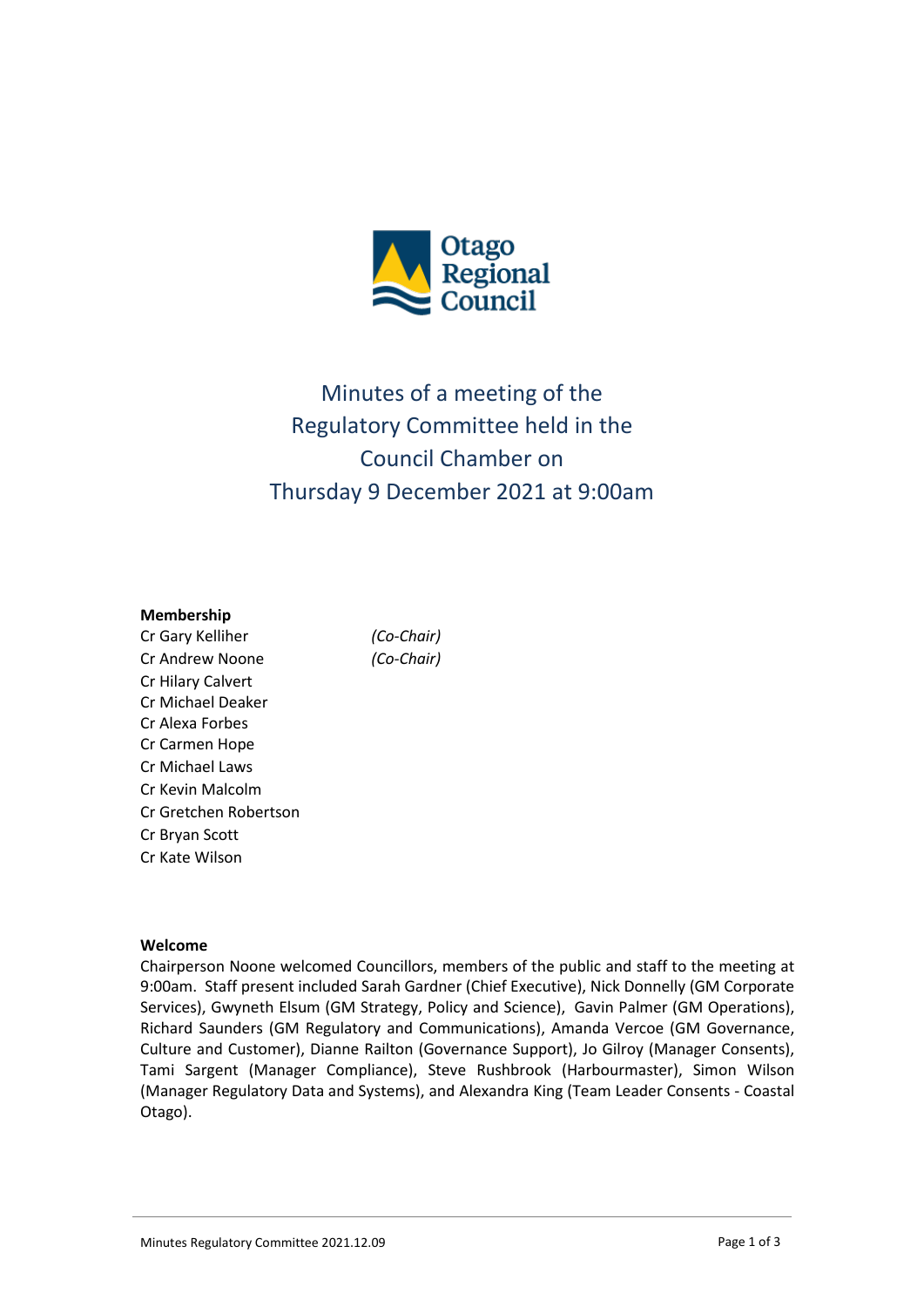# **1. APOLOGIES**

No apologies were received. Cr Laws was absent. Cr Deaker attended via electronic link.

# **2. PUBLIC FORUM**

No public forum was held.

# **3. CONFIRMATION OF AGENDA**

There were no changes to the published agenda.

# **4. CONFLICT OF INTEREST**

Cr Wilson and Cr Kelliher advised they would stand aside for item 7.3 Plan Change 7 and Consent Applications, due to a possible conflict of interest.

# **5. CONFIRMATION OF MINUTES**

# **Resolution: Cr Calvert Moved, Cr Wilson Seconded**

*That the minutes of the meeting held on 9 September 2021 be received and confirmed as a true and accurate record.*

**MOTION CARRIED**

# **6. ACTIONS**

The status report on the resolutions of the Regulatory Committee was reviewed.

# **7. MATTERS FOR CONSIDERATION**

# **7.1. Regulatory Group - Quarterly Activity Report**

The report updated the Committee on activities of the Regulatory Group between 1 July 2021 and 31 October 2021. Richard Saunders (GM Regulatory and Communications), Jo Gilroy (Manager Consents), Tami Sargent (Manager Compliance), Steve Rushbrook (Harbourmaster), and Simon Wilson (Manager Regulatory Data and Systems) were present to speak to the report and respond to questions. Following discussion, Cr Wilson moved:

# **Resolution REG21-107: Cr Wilson Moved, Cr Calvert Seconded**

*That the Committee:*

- *1) Notes the Quarterly Update Report from the Regulatory Group.*
- *2) Acknowledges the improvements in compliance monitoring and enforcement for Mrs Gardner and her staff.*

# **MOTION CARRIED**

# **7.2. Territorial Local Authority Wastewater Treatment Plant Compliance Report**

The report updated the Committee on the compliance of territorial local authority (TLA) wastewater treatment plants (WWTPs) and the actions that have been taken to achieve compliance. Richard Saunders (General Manager Regulatory and Communications) and Tami Sargent (Manager Compliance) were present to speak to the report and respond to questions. Ms Sargent said that the report provided an overview of consent compliance over the last 18 months, including a summary of results of the audits carried out, and advised that there have been substantial improvements. Mr Saunders said that the relationship between Compliance and TAs is much better. Following further discussion, Cr Wilson moved: